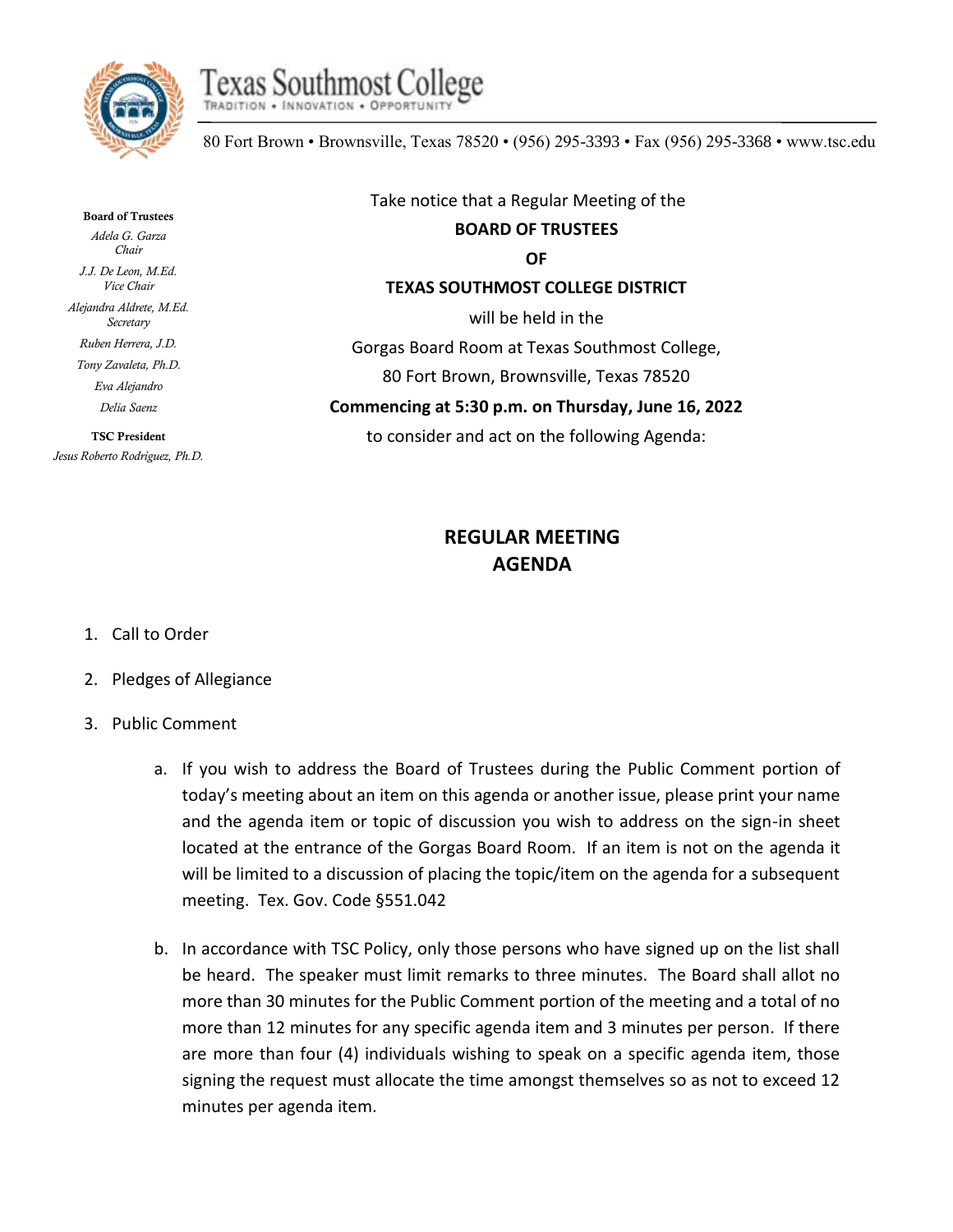c. A complaint against a specific employee or officer of Texas Southmost College shall be heard in a Closed Meeting, as authorized by the *Texas Government Code Title 5-Sections 551.074(1) and (2).* If your topic concerns a complaint against a specific employee or officer, please note this on the sign-in sheet. The presiding officer or designee shall determine whether a person addressing the Board has attempted to solve a matter administratively through resolution channels established by policy. If not, the presiding offer or designee shall refer the individual to the appropriate policy to seek resolution:

## **TSC Policies**

Employee Complaints: DGBA Student Complaints: FLD Public Complaints: GB

- d. You must make your points on issues in a constructive and courteous fashion pursuant to *Robert's Rules of Order.*
- 4. President's Report
- 5. Presentation of scholarship donation by:
	- a. Brownsville Lions Club
- 6. Consideration and possible action on the Minutes of the following meeting (s):
	- a. Regular Meeting May 19, 2022
	- b. Special Meeting May 23, 2022
- 7. Finance Committee
	- a. Consideration and possible action on award RFP 22-38 for "Temporary Staffing Services"
	- b. Monthly Financial Statement Report for the month ended April 30, 2022
	- c. Institutional CARES expenditures report
	- d. Fund Balance Operation Report
	- e. Grants Report for May 2022
- 8. Academic Committee
	- a. Consideration and possible action on an Amendment to Memorandum of Understanding with Brownsville Independent School District for the Nita M. Lowey 21st Century Community Learning Centers Grant Program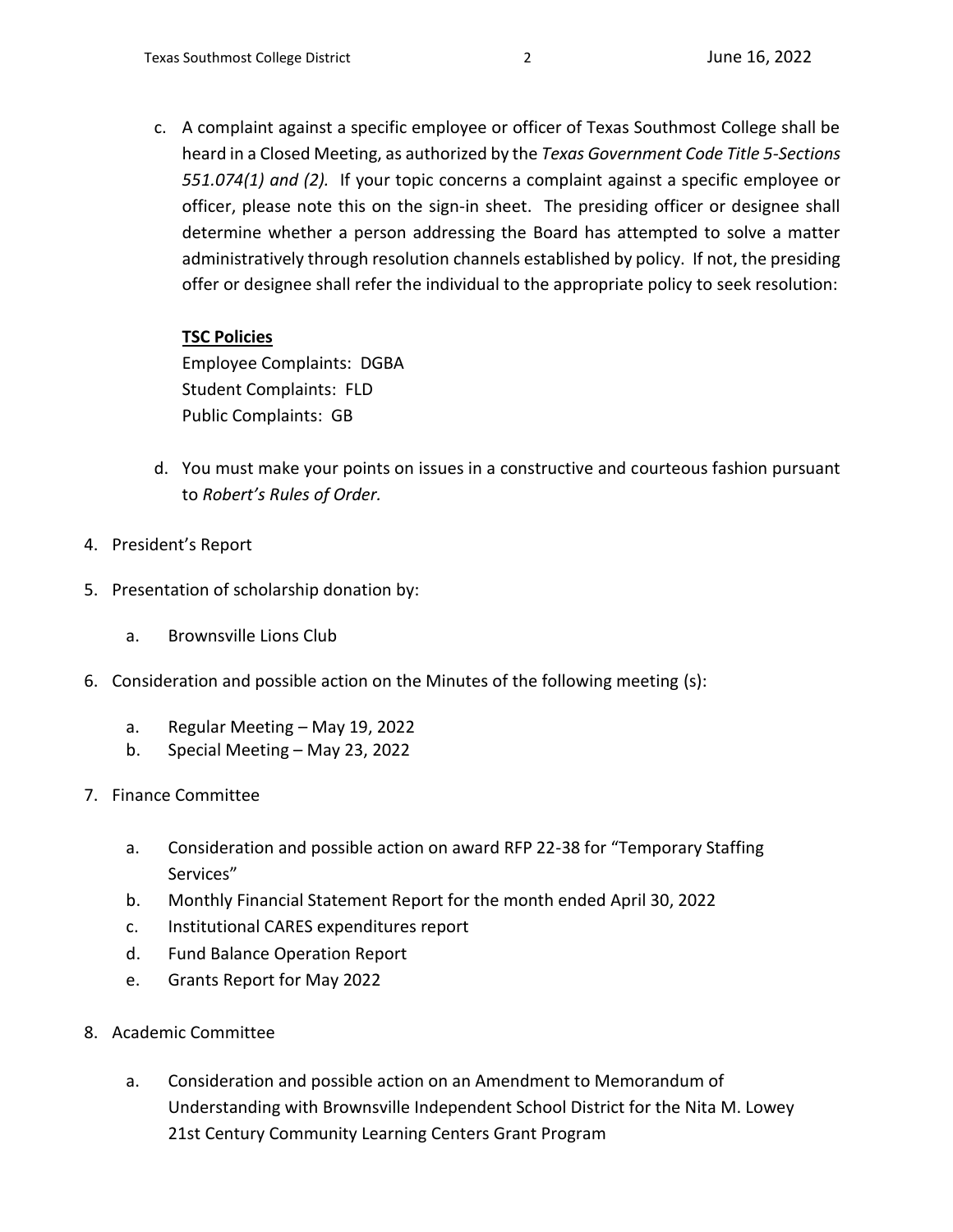- b. Consideration and possible action on approval of subscription renewal for the Learning Tool Interoperability platform for video engagement
- c. Consideration and possible action to approve an Annual Renewal of Affiliation Agreement with Doctors Hospital at Renaissance, Ltd.
- d. Consideration and possible action on award of RFP 22-34 "Engine Diagnostic Equipment"
- 9. Facilities Committee
	- a. Consideration and possible action on approval for campus security services annual contract through RFP 20-17 for FY 2022-2023
	- b. Consideration and possible action on award of RFP 22-36 "Fixed Asset Inventory Services"
	- c. Consideration and possible action on contract approval for "Campus Parking Lot Improvements" project
- 10. Policy Committee
	- a. Consideration and possible action on approval of the following LOCAL policies:
		- CKD(LOCAL) INSURANCE AND ANNUITIES MANAGEMENT: HEALTH AND LIFE INSURANCE
		- DEC(LOCAL) COMPENSATION AND BENEFITS: LEAVES AND ABSENCES
		- DMD(LOCAL) TERMINATION OF EMPLOYMENT: RESIGNATION
	- b. TASB LEGAL policies Update #43
- 11. Criminal Justice Institute Report
- 12. Presentation on Faculty Contracts
- 13. Executive Session
	- a. Consultation with Attorney on Pending or Contemplated Litigation, Section 551.071 Texas Government Code
	- b. Consultation with Attorney on Pending Real Estate Issues, Section 551.072 Texas Government Code
	- c. Deliberation on Personnel Matters, Section 551.074 Texas Government Code
		- Consideration and possible action on the FY 2021-2022 Salary Schedule